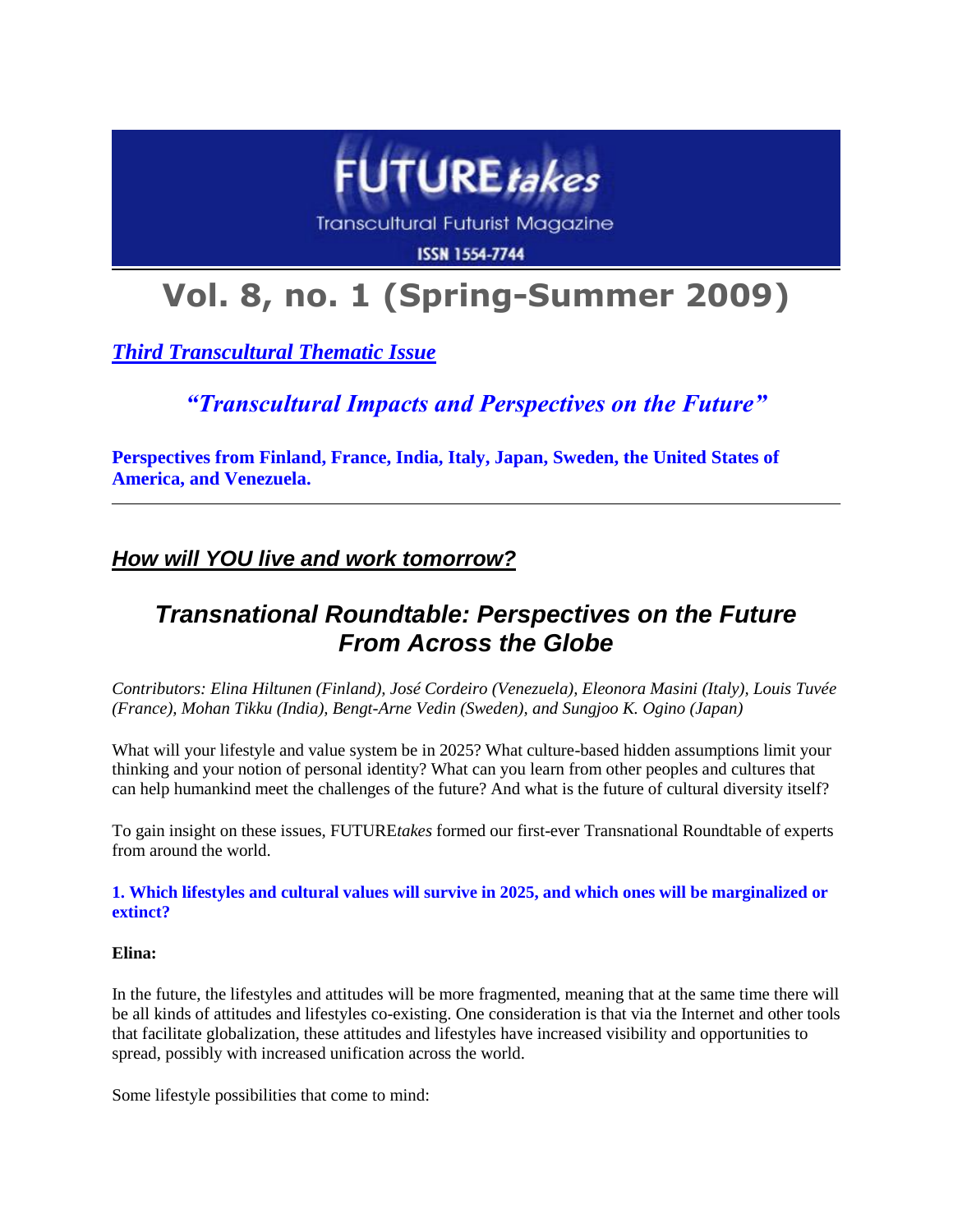- Increased respect for the environment (out of necessity)
- Decreasing family centrism; increased individual centrism and social networking with peers
- More "mix and match" values and cultures, something from there, another thing from somewhere else, etc.
- Increased individual transparency (fewer "skeletons in the closet")  $\bullet$

# **José:**

Strong family ties and close personal relationships will continue during the next two decades.

"Siesta" time will disappear completely during workdays. It will just become a curiosity in history books, a relic for vacation days.

# **Louis:**

In the absence of a true systemic crisis, I do not see present life-styles disappearing and noticeable changes in values occurring. Certainly people concerned by a specific life-style will change, and the *expression of values* can mutate from one field to the other as from consumption to election, social trends to political decisions, or behaviours to laws.

However, extremisms and extremists are facing extinction. Examples include the Right /Left Political arena, workaholics, and sex addiction. This is a result of two trends: consciousness of the limit of the "off-limits" and tolerance for difference. Behind the sometimes partisan and individualist daily struggle for life, the majority is looking for an "appeased" society.

If we refer to the FUTURE*takes* cultural descriptors, my first reaction is to propose substitution of "and" for "or," as things are not black or white and lifestyles are more a grey monochrome according to context and personal resources. The search is for balance, to reach a form – even temporary – of symbiosis. For example, a major challenge will be to preserve a simple life in a complex society. Diversity of values will still exist, translating into lifestyles at individual level, a mosaic for society, and an archipelago in geopolitics. In addition, there is a definitive trend to balance work, family, and leisure as well as a quest for non-material and inner happiness.

# **Mohan:**

While seeking to look at the world of 2025, we must bear in mind a couple of fault lines that hide beneath the surface. Even while looking at the big picture, we should keep observing the behaviour of smaller segments. We cannot but bear in mind that it may not be enough to predict the future for the whole of humanity as a disaggregated lump. We must consider the scenario in three broad segments.

- According to present indications, there will be a whole lot of countries that will be the principal  $\bullet$ beneficiaries of the process of globalisation. They will be in the vanguard of technological (and therefore) cultural change, that is, technology induced cultural change.
- A sizeable segment of the global population still remains untouched by the benefits and other spinoffs of the globalisation process (despite all the talk about the United Nations Millennium Development Goals). They will simply be left behind – too far behind for any meaningful catching up to occur.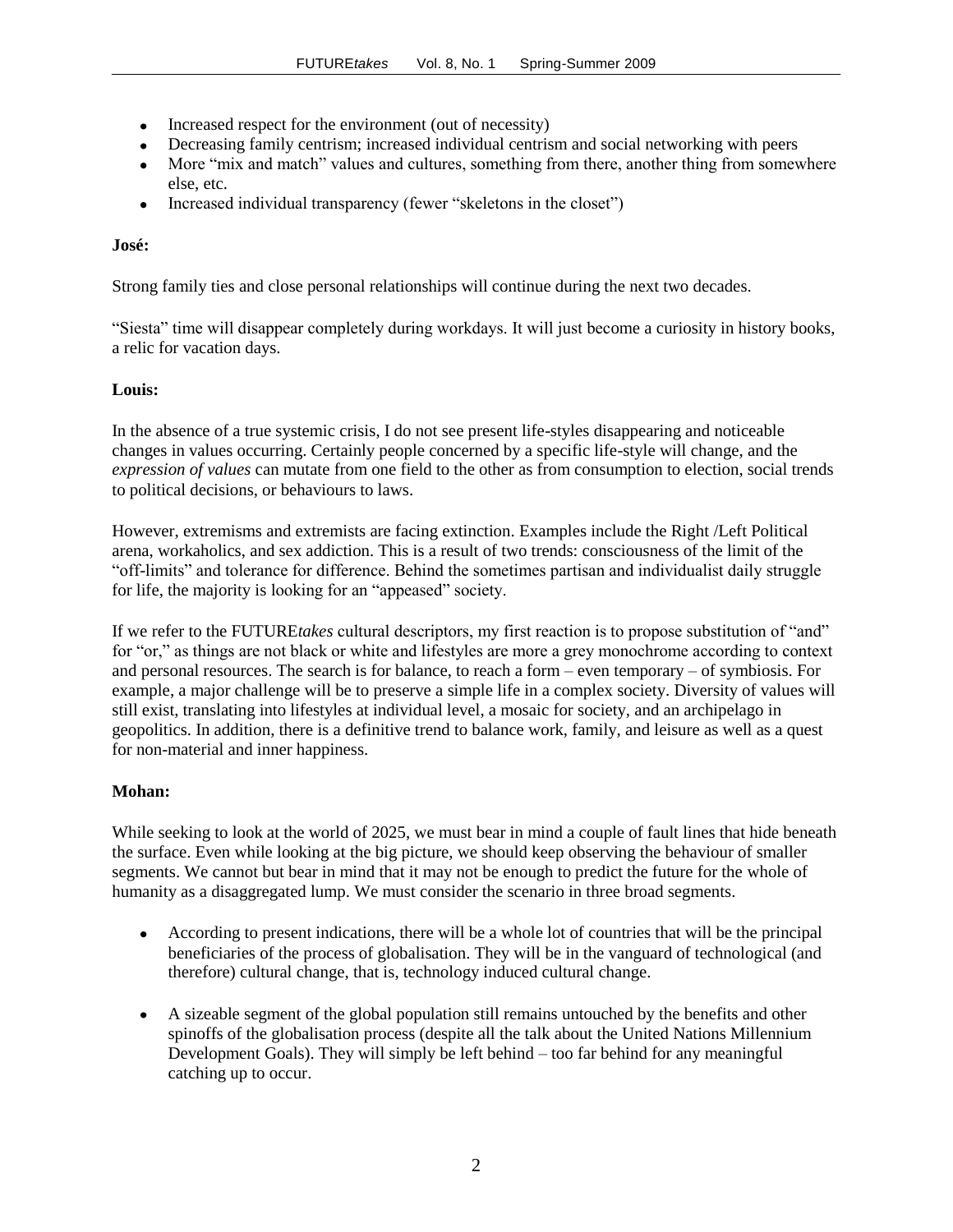Then there will peoples, nations, or population segments within the same nation or continent who will be striving to catch up with what goes on in the developed part of the world. Some of them at least will evince the dynamism to catch up with the developed countries, and even leave them behind.

We must therefore accept that there won't be one but several worlds within the one world we know. So, our tendency to universalise our conclusions must remain a guarded one – since the future or futures of the three broad segments will not be identical. They will be operating at different planes, sometimes in cooperation with one another; at other times, in mutual conflict. It is against the backdrop of these realities that one may visualise the world of 2025.

It will be difficult to pinpoint a particular cultural value or practice that will survive something like the humans have, or disappear like the dinosaurs did. More important, many of the cultural values will survive but with altered meanings and significance. For example, the progress in the direction of a networked global community will be a major factor. It will be easier for people to connect across nations and continents. But, at the same time, inter-personal communication will be more superficial. It may be easier to know the world or to know what happens around the world and react to it, but it will be harder to know your neighbour. This will impact a wide range of cultural concepts and practices. People will be feeling more insular in spite of the ease with which they can connect across continents.

#### **Bengt-Arne:**

One definition of culture (e.g., in Malinowski"s work) would be linked to notions such as beliefs, customs, institutions, religion, ritual, ceremonies, and taboos. Taking instead a leaf from Geert Hofstede"s seminal studies of corporate culture, there would be power distance; individualism vs. collectivism; masculinity vs. femininity; uncertainty acceptance; and, a latecomer added after studies in East Asia and not just in the West, long-term vs. short-term orientation.

The FUTURE*takes* list of cultural descriptors offers something like 27 different pairs of opposites, so, if independent, they would make for a 27-dimensional space. Lifestyles clearly constitute (timely) expressions of culture. However, there are other descriptor frameworks, too.

Arnold Mitchell of SRI International pioneered the VALS TM system (values, attitudes, lifestyles) to describe the evolution of lifestyles (he had a corresponding notion of life ways: branching points where traumatic incidents made for decisive bifurcations in a person"s or a group"s life). VALS was initially essentially a 2x2 matrix, but has now evolved to motivation on one axis, ideals vs. achievement vs. selfexpression, and resources, low or high, on the other. Innovators are seen as integrating the various motivations (and they are resource-rich), while survivors just fight to survive, thus generating a scheme of eight different groups.

Since a paper or a screen is two-dimensional, there is a strong tendency to map the world in 2x2 matrices. Another student of value change who offers intriguing examples of this is Bernard Cathelat in France. On the other hand, at one stage the Prizm segmentation system for the demographics and lifestyles in the US featured no fewer than forty different categories.

My suggestion would be that the concept, and the reality, of culture be deconstructed, but not in some fancy neo-modernist enthusiasm but rather to have it reconstructed and then in a balanced logically coherent multidimensional space. Why so? Can it be done? Because I believe that we are in for more of cultural change and cultural clashes than previously, basically because of new means for much faster communication.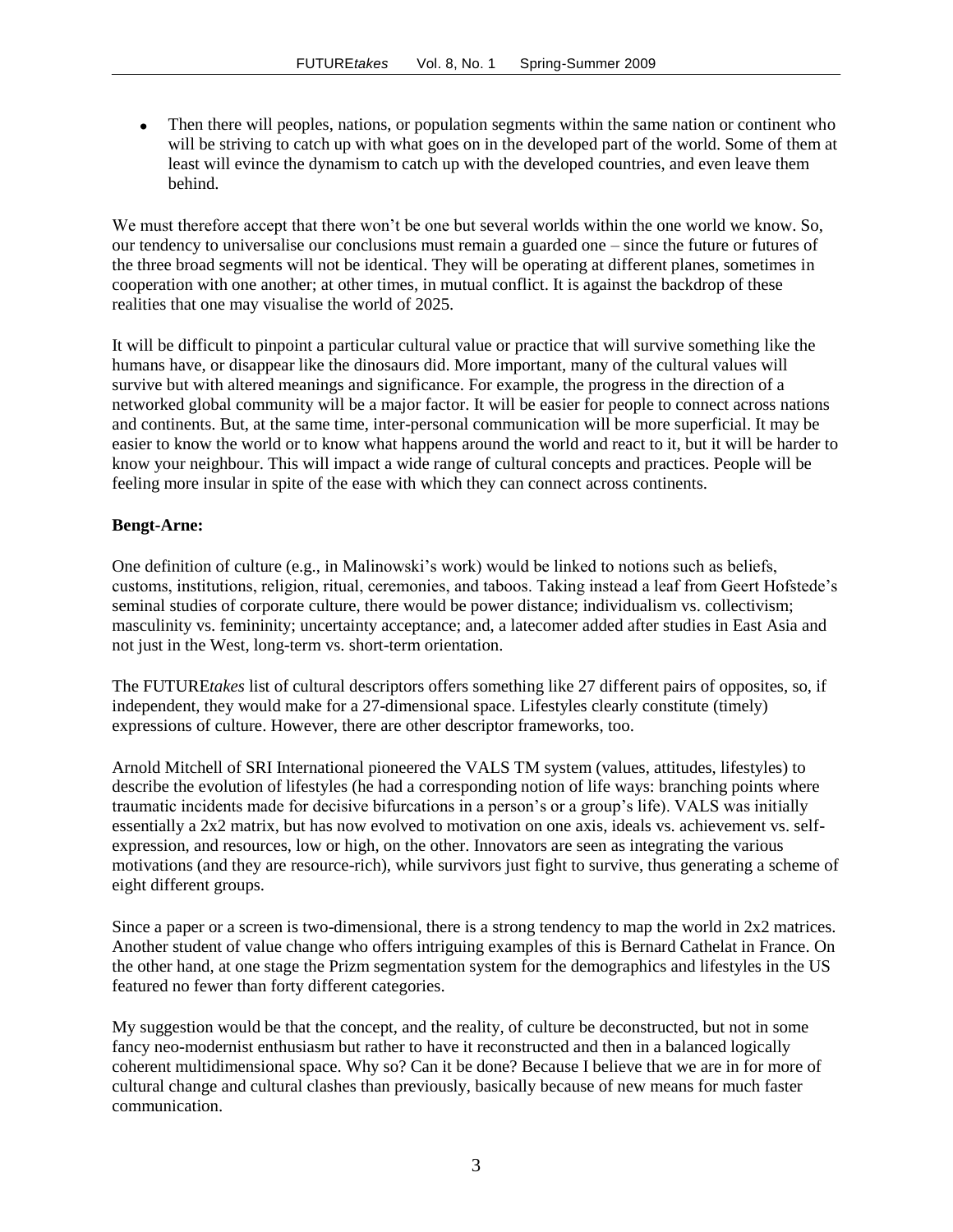#### **Sungjoo:**

A belief has long been shared in East Asia that human lives should be HAPPY (very simple!). And there is a famous expression very much loved by Japanese people, "Our happiness or unhappiness in this world starts at the moment when we meet other people. Have a nice encounter!" (written by Mitsuo, a Japanese poet). As we know, the lifestyle that makes people happy through giving them more opportunities to relate to one another, such as the Asian one, will survive. It is true that in the 19th and 20th centuries, the peoples of the world had sought to learn and follow the competitive and sometimes even aggressive behavior against their neighbors to gain physical and material happiness. However, in the coming century, we increasingly get to seek the harmony among people; we had very well been taught the past that was scarred with people"s sorrow.

# **2. What culture-based hidden assumptions tend to limit futurist thinking and/or notions of identity?**

#### **Elina:**

The role of man and woman in the family (woman as caretaker, man as provider) is still seen as it has been before. These attitudes and social acceptance of nontraditional roles (working mom, housekeeper dad) take time to change.

Many still see the purpose of business as making money for shareholders, but more people are questioning this.

#### **José:**

Very local- and individual-based thinking tends to limit very forward-looking ideas.

Extreme emphasis on the past hinders futuristic visions and long-term dreams.

#### **Sungjoo:**

The idea of "country," and expressions such as "developing country" and "developed country," will be marginalized. In the future, societies with good development in science, technology, and the human mind will be connected each other in the unity of "individual" enjoying the other diverse characteristics. This will supersede the notions of "developing people" or "developed people" regardless of nations or races.

Government-administered education has brainwashed and limited an individual"s consciousness for so long. Much hatred and hostility has been taught in the name of patriotism. I expect many kinds of education by various people who teach respect and gratitude toward other individuals. The future depends on each individual"s own exertions to merge into the universe, the world.

#### **Mohan:**

The idea of identity as we understand it will be at a discount. But that does not mean the concept of identity will be passé. People will fabricate new identities and different ideas of identity.

#### **Louis:**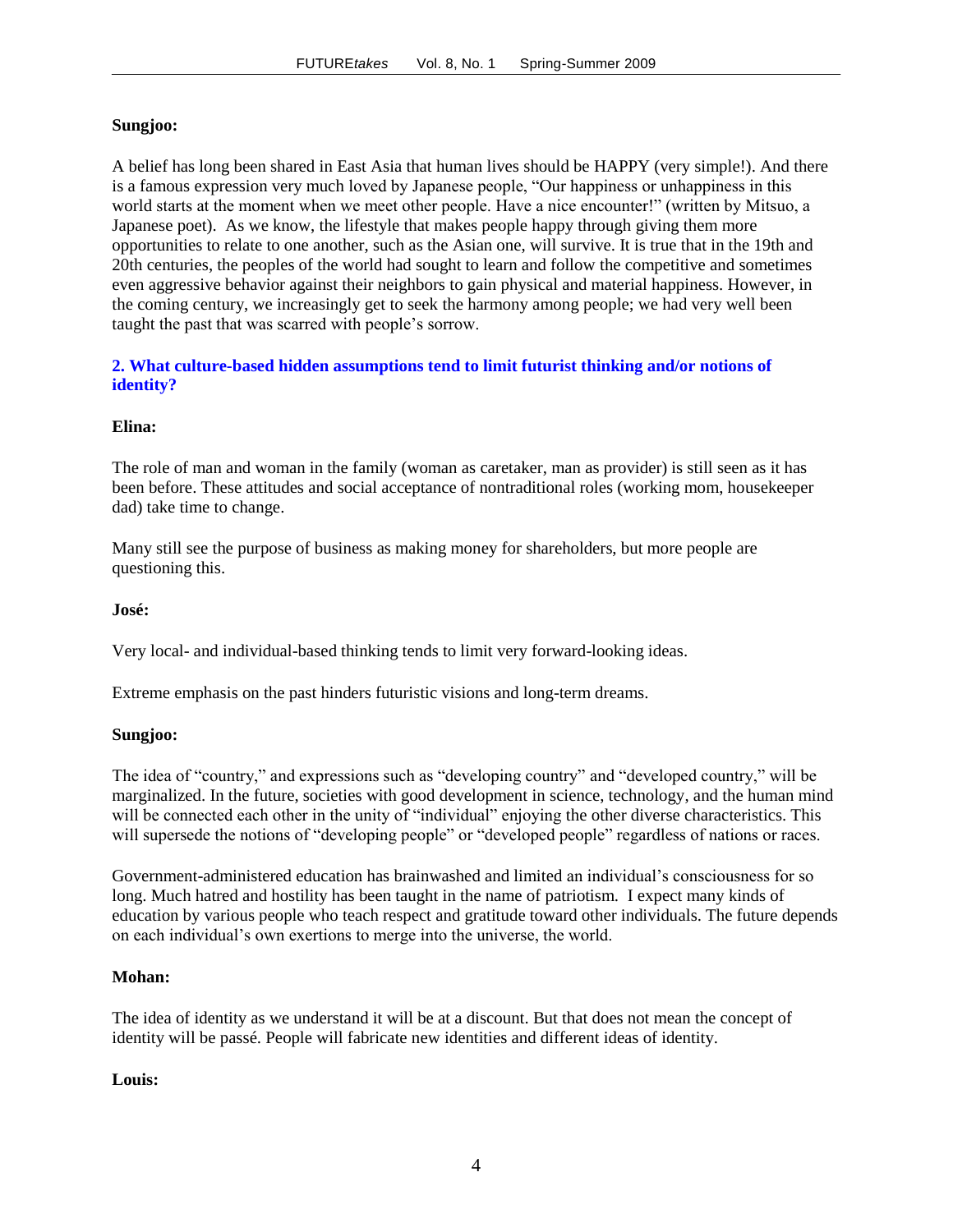Culture-based hidden assumptionshave pervasive impact from business to the military, geopolitics and terrorism. For a time we thought that globalization and communications would lead to more uniformity, shared values, and even standardisation, but we discovered that the so called global village was inhabited by very strange tribes speaking, thinking, valuing so differently from us that we start to speak of Civilisation Choc (Huntington) and develop the "Fear of Barbarians" (Tzvetan Todorov).

9/11 and its consequences increased the trauma, and we discovered that *tofight – as to collaborate* – we need to transcend ethnocentrism and first improve our knowledge to, in a second step, better understand "those guys" and their "funny" cultures.

From the futurist viewpoint, the main dangerous hidden assumption is precisely the very notion of "future"! At the national level and still more at the individual level, the future will be linked to the past. For us and our foreigners, the future is linked with what we or our ancestors lived, human or natural events we suffered, and trust we have in self, others or God (s) to change for the better. The same is true of hindsight – useful in future studies – but reference to the past can introduce hidden assumptions. The future will also be inferred from supreme goals: the big V values and also the way we choose to reach them is present in experience built cultural hidden routines.

# **3. What wisdom from your part of the world would be helpful in meeting the challenges of the future?**

#### **José:**

Friendliness and happiness, which are very representative of Latin America, will become more important in an increasingly globalized world. More tolerance will also be fundamental in the future.

#### **Mohan:**

Mahatma Gandhi said, "The earth has enough for everyone"s need; but not enough for everyone"s greed." If peoples (read, governments) of the world were to accept and internalise the truth of that statement, it could become the mantra for a new global philosophy. It could show us the way to meet a whole range of challenges from climate change to world poverty without incurring unacceptable costs.

#### **Eleonora:**

I will consider Europe as a whole.

One kind of wisdom useful for meeting future challenges is the one that comes from the experience of the European Union within Europe as a whole, in relation to its members that are very different. The members are not only states coming together and trying to work out economic, political, social, and environmental futures (although these are important issues); they are a cluster of different cultures. The cultural issues are not sufficiently taken into account, especially their future developments. The many projects of the Commission on Future Indications are developed through many projects in different countries as members of the Union. These projects are in various areas, from science and technology developments to the related social and ethical issues, and are quite impressive even if, sometimes, they cannot be described as future oriented in themselves. Nevertheless, there is growing awareness of futurerelated issues at the European level, even if it rarely manifests in political choices in the various countries.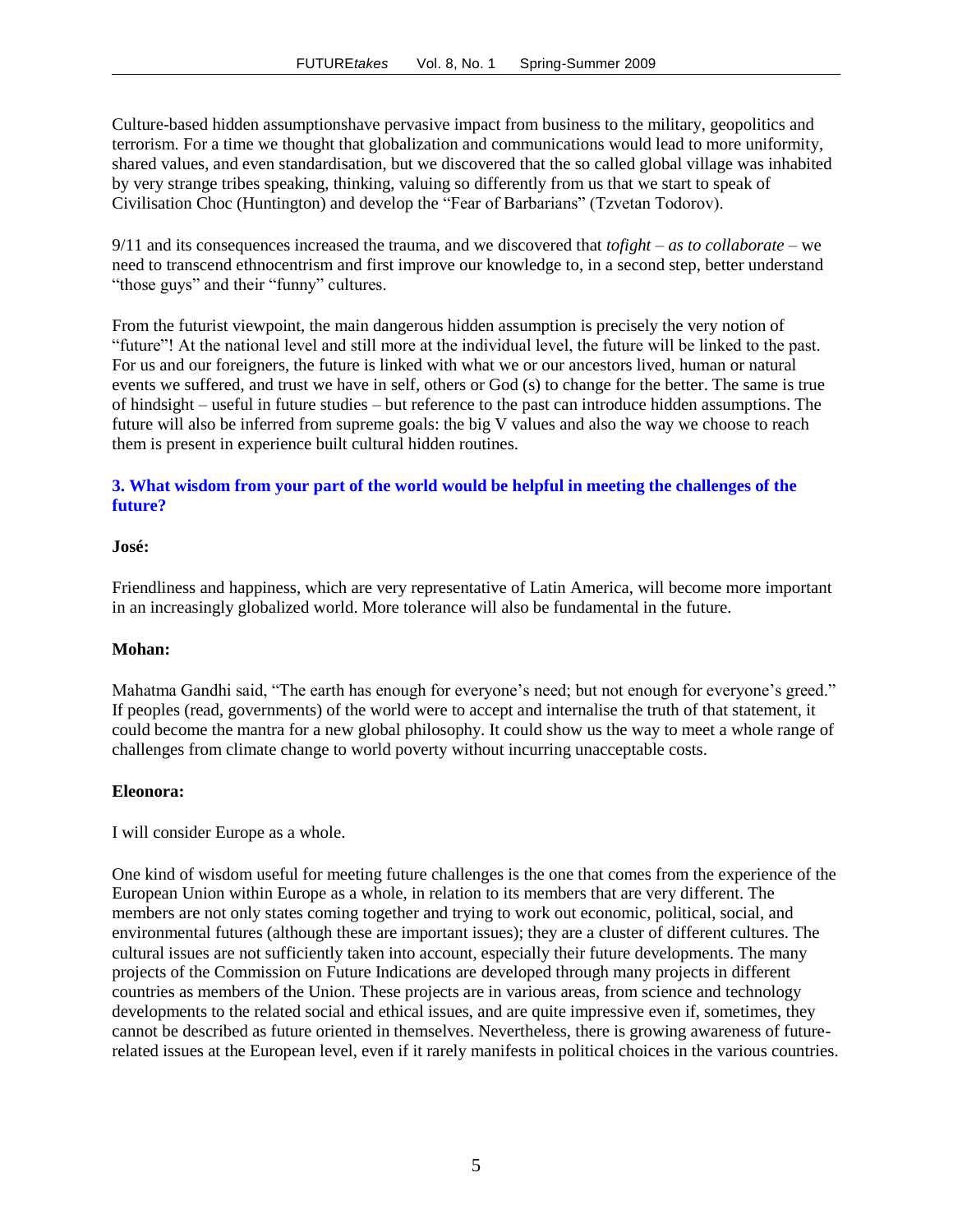At the same time, many individual countries have good experiences in thinking and choosing in regard to the future within a European and world context. One such country is Finland, which addresses future related issues at the policy making level, and its Parliament has a Committee for the Future. Sweden and Norway, as well as the Netherlands and United Kingdom, also have good experiences in future perspectives, but it manifests differently according to different political situations. France of course has much to teach in conceptual terms and in education towards the future.

The other crucial wisdom is that of living and experiencing issues related to migration within the various countries and across the countries. Europe and its various countries, as well as their citizens, are very much aware that in the future, immigration and migration in general to Europe and within Europe"s countries is bound to grow, as differences exist within Europe itself as a whole. There is also a great awareness that immigration from Africa and all of Asia, including China, will grow. With this immigration will come Chinese enterprises, perhaps becoming more established in Italy as they have in France.

#### **Louis:**

Nobody has to give lessons but local examples can increase global creativity. I think that for France we may retain:

#### Our social system

The need to mix economy with solidarity, experience for us, is becoming a top new objective not only for developed nations. Even if realization of devoted programs is difficult to implement, we fight to maintain them in spite of present crises which, at the same time, increase people needs and decrease state resources. Increased length of life and deep mutations in the economy and in industry add structural issues to (we hope temporary) financial chaos.

Our fundamental principle of secularity

Separation of State and Religion cost us in history, but we are attached to what is a fundamental principle of our Republic. Theocracies show their danger and we think that faith must stay in private life. Secularity is not against religions but is a respect of differences and peaceful ways of living together.

#### Our European journey

To overcome problems and difficulties, Europeans had to come a long way. The new relations with Germany, a historical enemy of France, laid the foundations and still constitute the strongest cornerstone of contemporary Europe.

Not only a money but also a symbol, the Euro was difficult to only imagine few decades ago. Today, the voice of Europe can be heard in the world under the noise of internal disputes.

I will add that for France the new real concern for ecology, with implications both to individual people and to government action.

#### **Elina:**

Being a good leader does not depend on one's gender, skin color, religion, etc.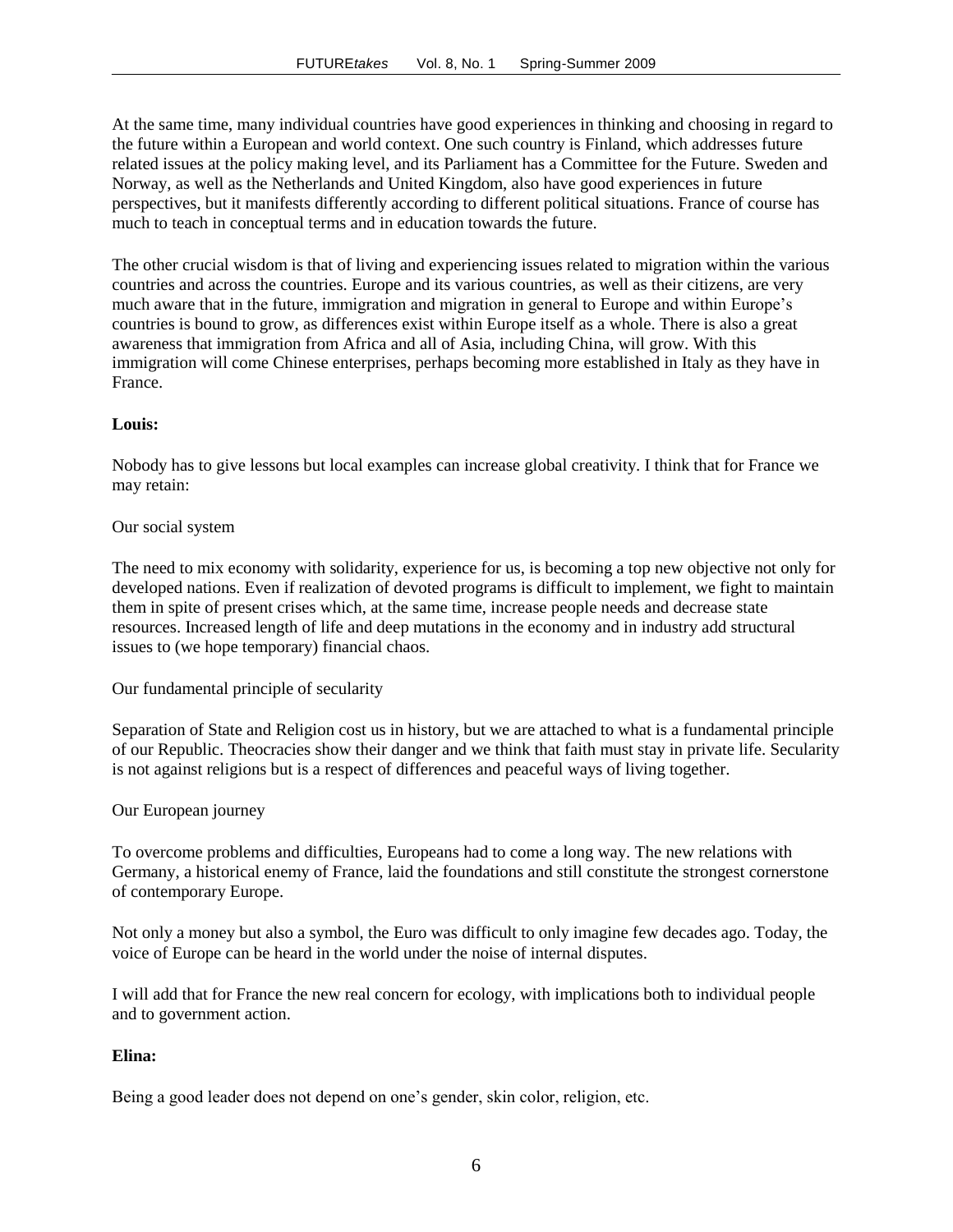The importance of being honest, doing what one says that he/she will do, and standing behind one"s words.

Helping the people who need help. Specifically, taxes are good way to help poor people (the welfare state). Everyone should have access to healthcare, housing, and education and should be able to meet his/her basic needs.

#### **Sungjoo:**

"People themselves around you are gods." In our part of the world, we know well that we can not live without others' understanding and help – as illustrated by a Chinese character that means 'human.' We have met many people among neighbors as good as gods who help us to survive and to be happy. These gods near us will keep helping to address the next challenges.

# **4. What is the future of cultural diversity itself? Will cultural plurality be maintained, or is a monolithic "one-size-fits-all" world more likely to emerge?**

#### **Bengt-Arne:**

Part of intercultural communication is physical. We certainly experience migrations, which is nothing new. But we also experience travelling, for business and for pleasure, of a much more extensive and rapid nature than ever before. In addition, migrations are associated with instantaneous communication between those moving and those "left behind," through e-mail, cell phone, SMS or what not, affecting the next stage of migratory movements. This, then, is part of non-physical communication which also features the sharing widely, sometimes globally, of movies, of political campaigns, of religious sermons, of advertisements, thus of impressions of lifestyles – on a TV screen or on an Internet-connected computer screen.

Language may not in itself be culture but its practical application serves as an important, a key carrier of culture. Stories, proverbs, historical statements, novels all embody basic elements of culture. With this or that screen, visual language is added to verbal language messages. Thus the very fact that more foreign cultures, and several of them, will be present wherever, perhaps badly translated with key cultural signifiers kept though more or less distorted, will have important repercussions for the development of culture – everywhere. This is not at all to say that there will be any general convergence. Some cultures, like the Japanese one, have displayed an amazing faculty for syncretism, for accepting several layers of different cultural influences in parallel: Confucian, Buddhist, Christian; others stand as solid blocks against change.

#### **Elina:**

As the world gets more diversified, polarisation may increase; specifically, nationalistic movements may rise. In this sense the cultural roots are evaluated even more that they are today. However, cultures are mixed and people may "mix and match" one aspect of some culture, another aspect of another culture, etc. Whatever happens, people will recognize that "one size does not fit all"; they want to somehow belong to some groups.

#### **José:**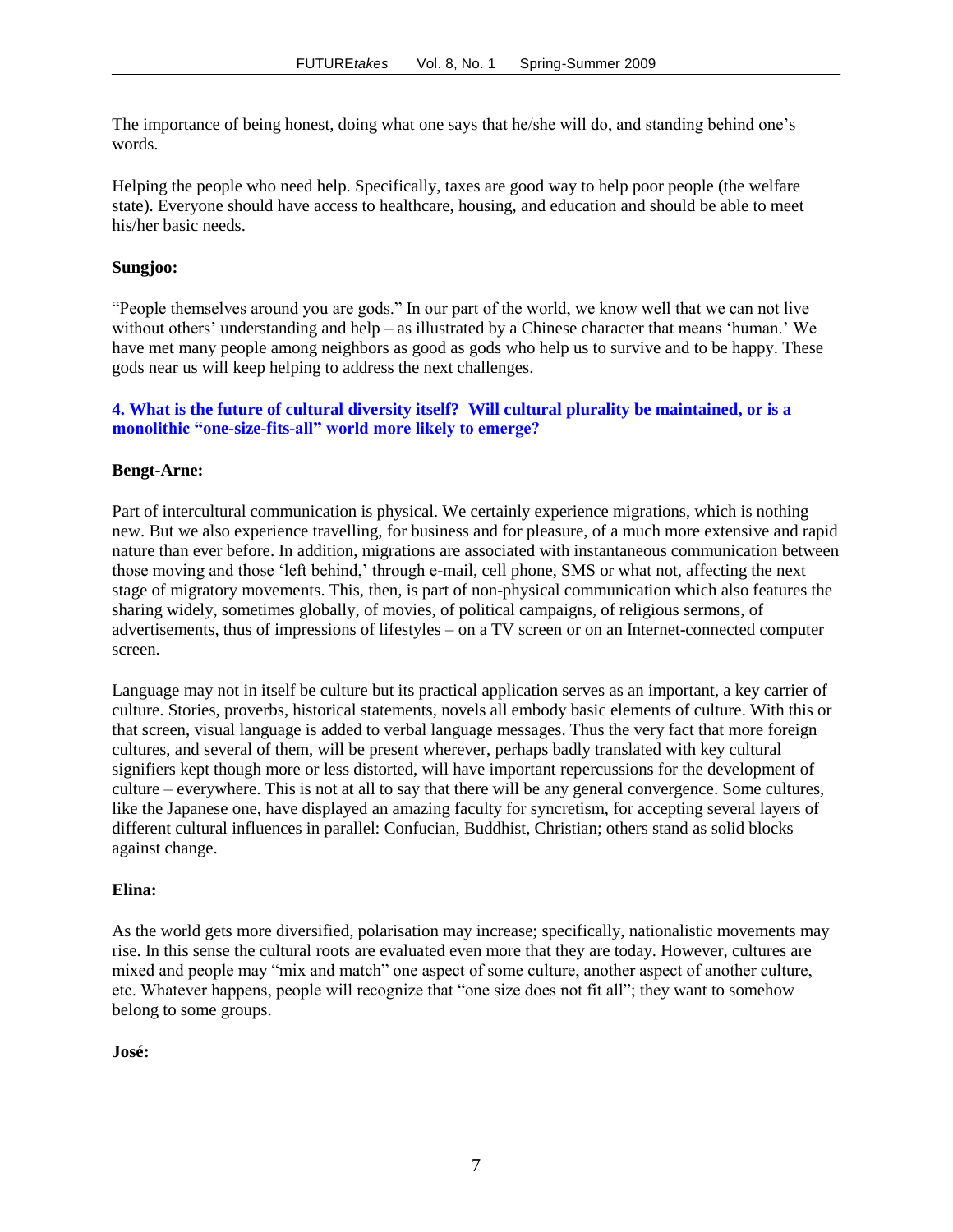Latin America is culturally very mixed, perhaps the second largest melting pot in the world, just behind North America. Latin America has three major cultures: local indigenous, Black African, and Mediterranean European, which were much later joined by some Asians including Chinese and Japanese people. This trend will continue with globalization and continued migrations.

#### **Eleonora:**

I am focusing on Europe; however, the issue is as serious one in other parts of the world in which there is negligible possibility of a monolithic "one-size-fits-all" world. As too many cultures around the world are becoming more aware of their differences in confronting other cultures, especially western ones, unless a great effort is made also by the western cultures themselves, we can envisage mainly conflicts at various levels.

In Europe, the future of cultural diversity is crucial. The outlook is that multi-centrality will grow. At the same time, the need to move towards inter-culturality – where each culture keeps its identity but also respects and interacts with other cultures – is not so strongly felt. Yet, important efforts are being made, from many sides, in hopes of moving towards inter-culturality, at least slowly. In some countries, efforts in this direction are at the public (governmental) level, whereas in other countries, it is primarily NGOs that are engaged in such efforts.

The awareness that the issue of immigration (from different parts of the world to Europe) is unavoidable is strong because of the change of Europe's demographic structure toward an aging population – that is, fewer younger people relative to the number of older people. This is due to low total fertility rate in all countries at different levels and as well as in Europe as a whole. The total fertility rate is at 1.5, which is well below replacement level. Hence Europe will have an increasing need for working age immigrants. As a consequence, the multicultural issue and the related assimilation issue will increase in importance, and the time to reach some kind of inter-culturality and more so, inter-centrality will be very long.

#### **Mohan:**

That cultural diversity will be eroded as part of the process of globalisation is beyond doubt. I prefer to call it the Global Village Syndrome. Already we can witness that the linguistic and cultural diversity of the world is getting reduced almost on a daily basis. The UNESCO has collected some data on how many languages and dialects disappear every month, every year. The same goes for local cultures. And ditto for the traditional knowledge resources.

However, that does not mean that one size will fit all. It never has. The process of cultural homogenisation may seem to succeed, but only up to point. It can"t be a cake walk. That is because even within a process of cultural homogenisation brought by the impact of technologies, different societies and cultures will respond to it in their own ways. So, there will be a diversity of responses to a technology induced mono-cultural onslaught.

Secondly, beyond a point, people feel more secure in local cultural environments. Like one"s home, these impart a sense of security and meaning to one"s endeavours. So, even as the traditional cultures may be swept under by the wave of globalisation, new "local" cultures will emerge as an expression of new cultural identities.

#### **Louis:**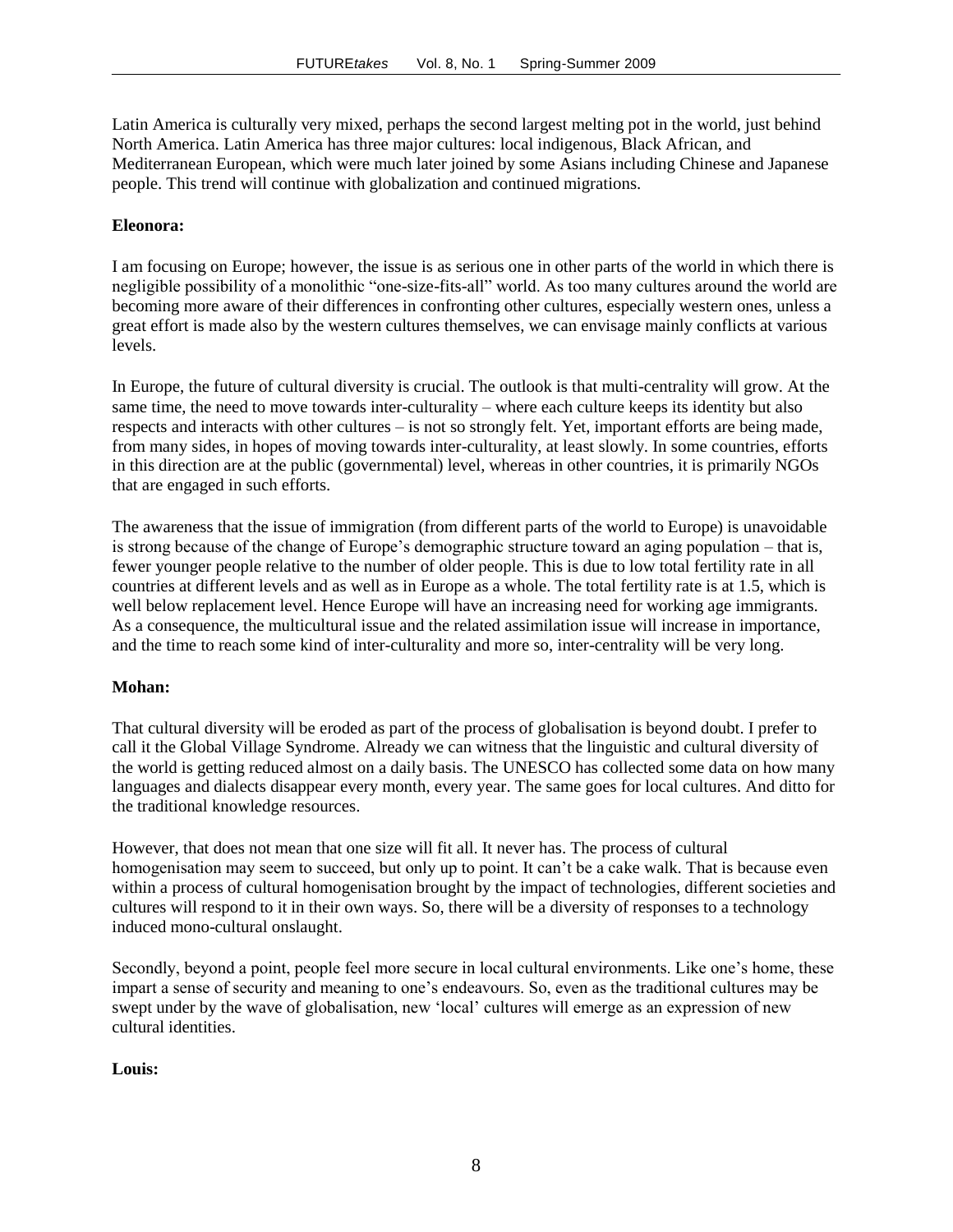At the global level, cultural plurality will be maintained up to 2025 and beyond, as years are nothing compared to centuries of differences more exacerbated than eased in the recent past. The future of humanity is not identity but search for "common grounds" and respect for differences. President Obama in his Cairo speech was showing the path. Even basic human values polarize in different behaviors through the filters of culture. It may be that "borderless issues" such as pollution, atomic energy risks, or terrorism will help to develop dissuasion of individualism and ethnocentrism and contribute to a type of *global consciousness*.

But for the time being, if "The world is flat" for high tech, flatteners for high touch are still to invent and promote. Universalism must not be confused with trendy global brands!

# **5. What long-term issues that are important to your nation or region are not being addressed in international mainstream dialog?**

#### **Louis:**

No major issue is more important than others. We have not only to think global but also to act global. The last months" mobilization of nations to avoid a world-wide systemic crisis was a good illustration and, even in a limited sense, a demonstration of union strength. The Chinese say that "all big human adventures start with a first step." However, even if addressed, some issues with differences in magnitude and urgency among various countries or continents will never be overemphasised – for example, poverty, social exclusion, violence, or ecology.

At the global level, some of the issues must be framed in the delicate context of the right to interfere and the duty of protecting democracies and the free world.

#### **Elina:**

The challenges of raising multicultural children, especially the mixing of cultural habits and their impact to peoples' lives.

Whether western-style prosperity, including capitalism, is the best socioeconomic framework for all peoples, in the present era of increasing globalization and multicultural contact.

#### **José:**

Pervasive poverty and large disparities in wealth.

Good governance and better political systems.

#### **Sungjoo:**

The anxiety about the dwindling birthrate. To say nothing of Japan or Korea, every developed country is seeking ways to address this issue, but only within its own borders and generally not in a global context.

#### **Mohan:**

The destruction and decimation of local / indigenous languages, cultures, ways of life, and the traditional knowledge systems are not adequately addressed by the international community except in cases where it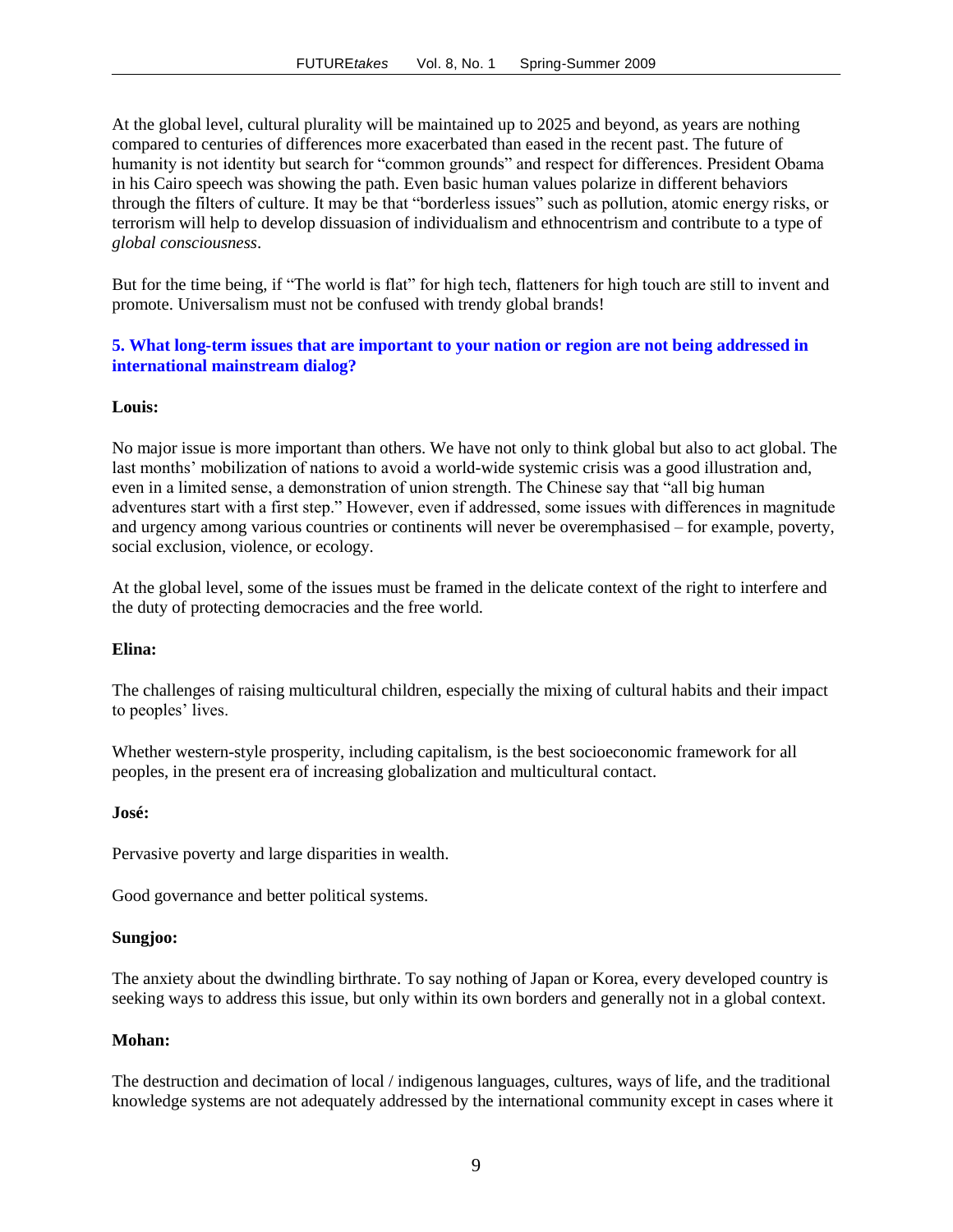becomes necessary for their self-interest. Thus a number of best and better practices are allowed to pass into oblivion under the impact of forces generated by the process of globalisation and the market forces.

#### **Eleonora:**

Many issues that are important for my country ( Italy) and my region are being addressed in the international mainstream dialogue, including economic issues that are very important at all levels, national, regional, or global. This is also the case for environmental issues, even if the discussion is mainly at the academic and NGO level, as in Italy. In contrast, environmental issues are fully discussed at the political level in all Nordic countries, the Netherlands, as well as in many other countries in Europe.

The issue of migration and the need for the coexistence of different cultures is crucial. Even if such issues are discussed at the international level, they are not discussed in depth commensurate with the importance that the issue has in Europe. This is also due to Europe"s growing need for immigration. Of course this issue may lead also to very tense situations as the incoming population increases at a pace that renders adaptation difficult. At the same time, political choices in many European countries are not sufficiently rapid in facing the issue of immigration, especially the human rights aspects.

#### **6. What types of new countercultures will arise in your part of the world or elsewhere?**

#### **Sungjoo:**

A counterculture of indifference to other people appears to be emerging here. Our society was generally more compassionate in the past and is less so now.

For many generations, the people in Asia were an agrarian society, and many hands were needed to harvest the rice and other crops. So the people gathered in villages to help one another. We had learned how to be compassionate toward other people, the neighbors, as if we believed that human compassion could solve all human problems.

However, the last 2 centuries' industrial development and mass production made people more and more arrogant and able to live independently without regard and compassion for others, even their neighbors. People seem to have lost their ability to work with their neighbors to solve problems.

On the other hand, among some people in Japan and other parts of Asia there is a tranquil and steady stream of compassion. Indeed, some people are proud of the compassion that we had in the old days and feel confident that it will return.

#### **Elina:**

Something that we will see in the future will probably be anti-technology culture, where people refuse to use of many technological devices like mobile telephones.

#### **José:**

Latin America has a relative young population, much younger than in Europe and other advanced countries. The youth tend to be rebellious everywhere, and this will mark some of the developments in Latin America, while the local demographics slowly change.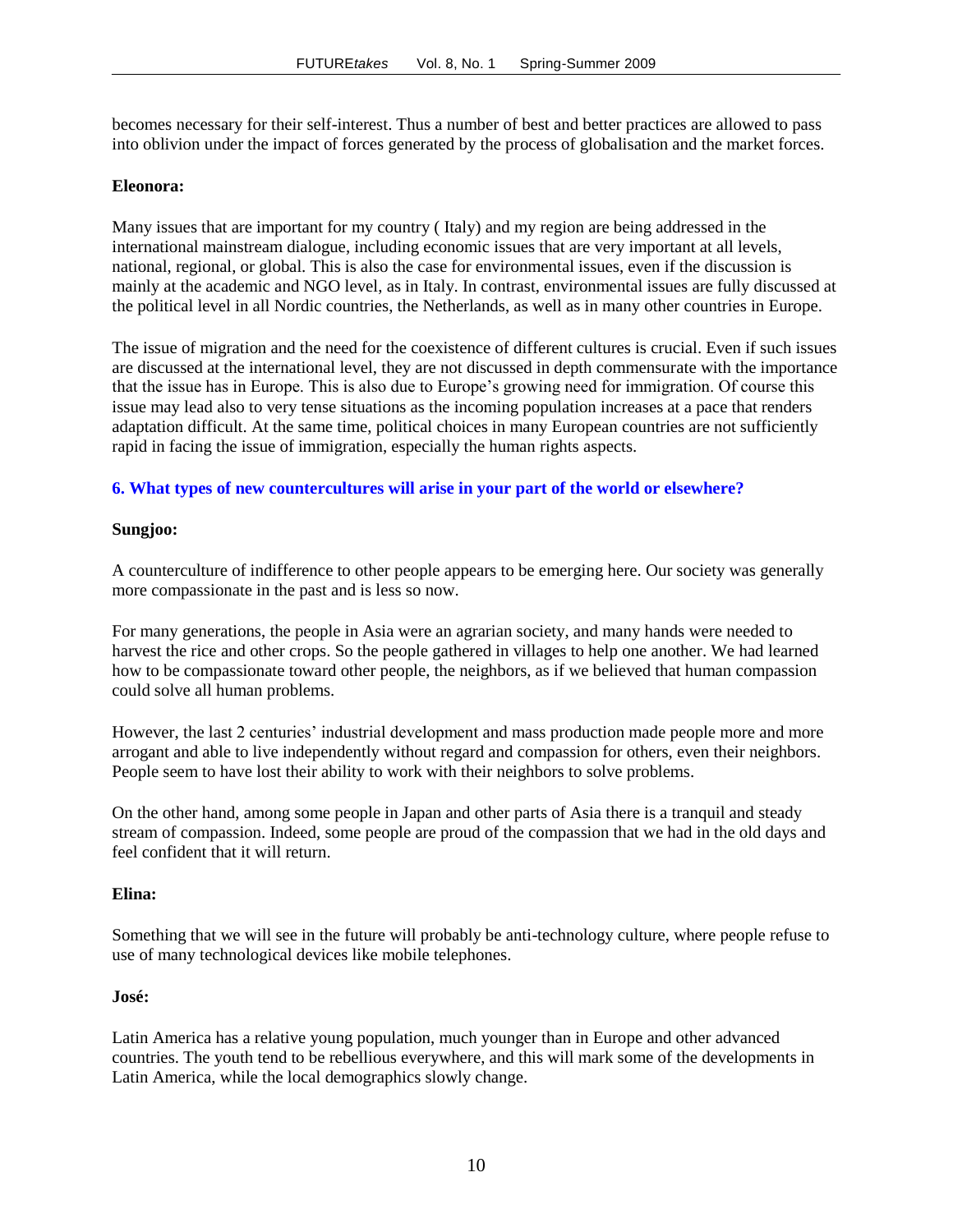#### **Mohan:**

The global cultural homogenisation will provoke the local cultural responses, which should manifest themselves in local cultural terms. Thus we may have more of "popular" cultural manifestations at the local level which will be able to resist the onslaught of globalisation. A kind of cultural resistance movement in response to the homogenising impact of globalisation.

# **Louis:**

In the past, countercultures have been progressively tolerated, incorporated, absorbed, and even dissolved in society. This process can be described in a pessimistic way but conforms to a reality view as the Canadians Joseph and Andrew Potter in *The Rebel Sell: Why the Culture Can't Be Jammed* (U.S. version: *Nation of Rebels: Why Counterculture Became Consumer Culture*) translated in self explanatory *Revolte Consommée* (*Consumer Revolt*) in the French edition, where they consider that countercultures are hijacked by business and marketing and that the concept of countercultures is itself a myth.

But we can adopt a more positive attitude. As in Tao, Ying coexists with Yang and "Cultural Creatives" are also pathfinders and are welcome to help the world to improve.

The most difficult challenge is not to think outside-the-box but to first recognize that we think in boxes and that weird ideas are useful to help us wake up. Ecology, sustainability and governance are major conceptual platforms that will develop in various forms of opposition to excesses in action and myopia in vision that mortgage our future. Maybe long-term thinking will become a core counterculture!

# **7. What are your nation's or region's general perspectives on the future?**

#### **Elina:**

A highly discussed topic is the economic depression and when it will end.

#### **José:**

Latin America will be celebrating its first 200 years of independence during the coming two decades. Such anniversaries are many times completely centered on history instead of the future. Thus, a major opportunity is being missed to really think about the coming decades and centuries by concentrating too much on the past and too little on the far-away future.

#### **Louis:**

The "fog of future," akin to the "fog of war," makes it difficult to detect any consensus on the future or at least a Megatrend in French or European opinions. The reality of French posture and potential is distorted according to optimistic or pessimistic lenses for which the media play a big part.

Europe, France included, is confronted with conflicting imperatives: to maintain its historical values and principles of governance and to develop national competencies and competitiveness in collaboration in a multipolar world.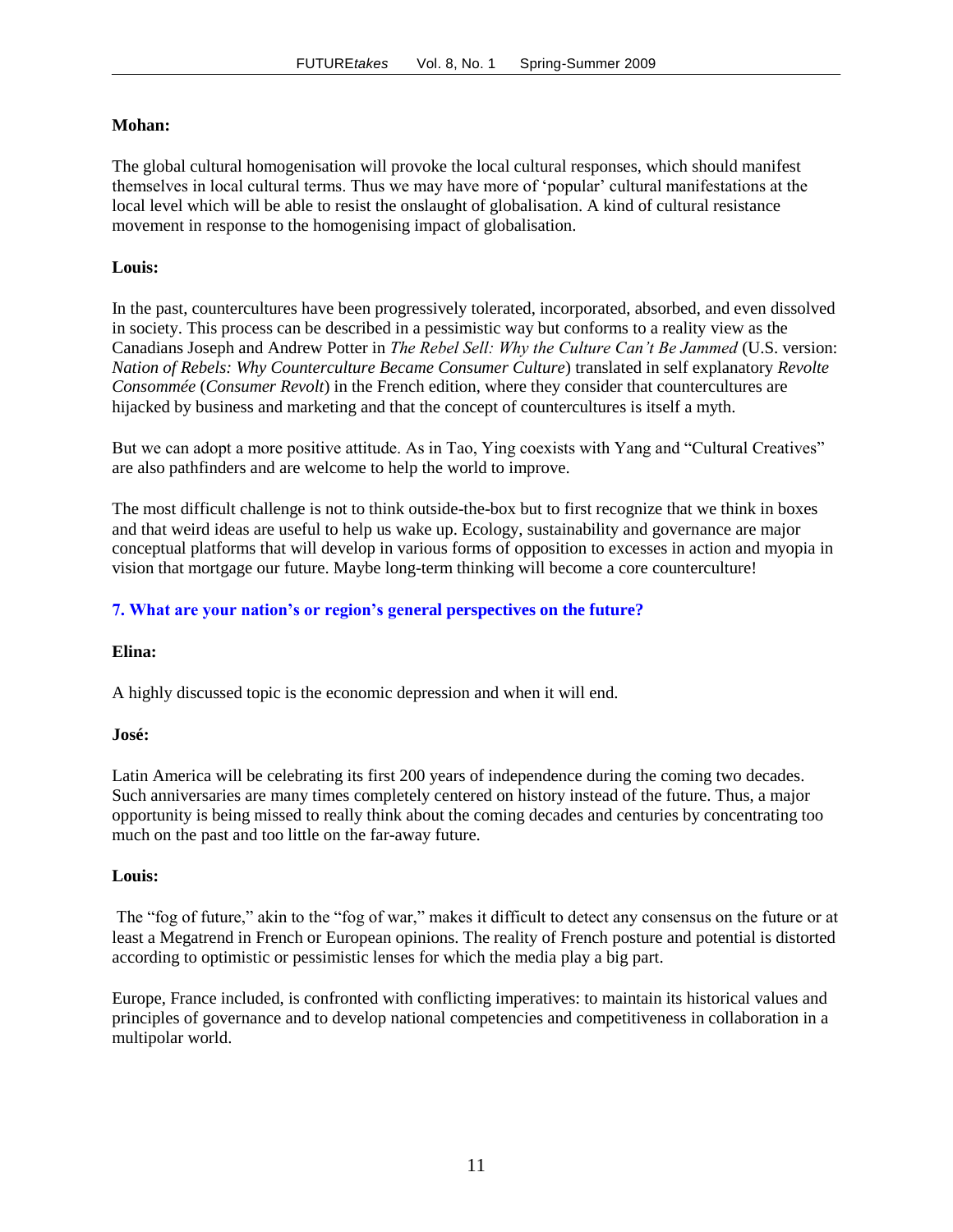Opinion swings between trust and distrust in tight correlation with age, generations, occupations, and level of education. The latest difficulties experienced by children, parents, relatives, friends, and colleagues impacts the opinions substantially.

Both parents and children feel it will be difficult not only to improve but also to maintain the standard of living known in recent periods, from housing estates to retirement. The concept of progress was already weakening for some years, but crises shuffled the cards and introduced doubt on everything from politicians" or traditional unions" competencies to business ethics, from capitalism to the market economy, from dividends to consumption up to modernity and civilization. The main question is "When the crisis will end?" but above all "what next?"

#### **Mohan:**

The south Asia region"s future is bound to be impacted by a number of factors, resulting in a future that cannot be said to be too bright. At best, it will be a very mixed baggage. In some form or the other, it shall continue to be one of the hotspots of the world. It is home to nearly half of the world"s poorest people (half a billion). It has high population growth rates. Additionally, it is prone to conflict because of postcolonial factors. It has been the breeding ground of extremist formations and ideologies. Pakistan has its Al Qaeda, Taliban and the Mujahideen. The Indian government has to deal with a variety of insurgent movements in different parts of the country. Nepal has its Maoists. Bangladesh has its share of Muslim fundamentalists. Sri Lanka has its separatists. Against this backdrop, it does not matter if the Tamil Tigers, most virulent of the Tamil militant groups, has just been defeated.

In view of these facts, South Asia"s development will continue to be uneven. And the unevenness will further exacerbate conflict. The challenge for the countries of the region is to break out of this mutually reinforcing relationship.

#### **Other thoughts and observations**

#### **Louis:**

Mindset is certainly the name of the game for this time of deep transition. Experts such as John Naisbitt and Carol S. Dweck emphasize the need and give some interesting "directions for use." But, in this perspective we must take into account the "Fact-Value Distinction" concept to distinguish between one possible future (*what ought to be*), characterized by holistic thinking, a long term horizon, the right brain, needed synergy between the creative energy of the youths and the wisdom of older people, and *what is:* a real but slow progress coupled with reductionism and conservatism.

There is also a generation gap to overcome: the young fear the future and are reluctant to enter active life and the older people hesitate to leave power positions to "enjoy" retirement. This situation does not give the needed space for new ideas and dynamic actions. Present crisis have raised the question of legitimacy of both means and goals, given top priority to crisis management and short term, reinforced security appeal, and exacerbated corporatisms.

It is true that the pending question is the choice that will be made at national and international levels between change type I or change type II in the Palo Alto sense. The tendency of societies and mindsets to homeostasis may make us fear a relapse. Weak signals of the worst kind are the present behaviour of the finance world and management of companies exploiting the shadow of crisis to take – under the pressure of governments – actions postponed for years, including massive layoffs and delocalization.